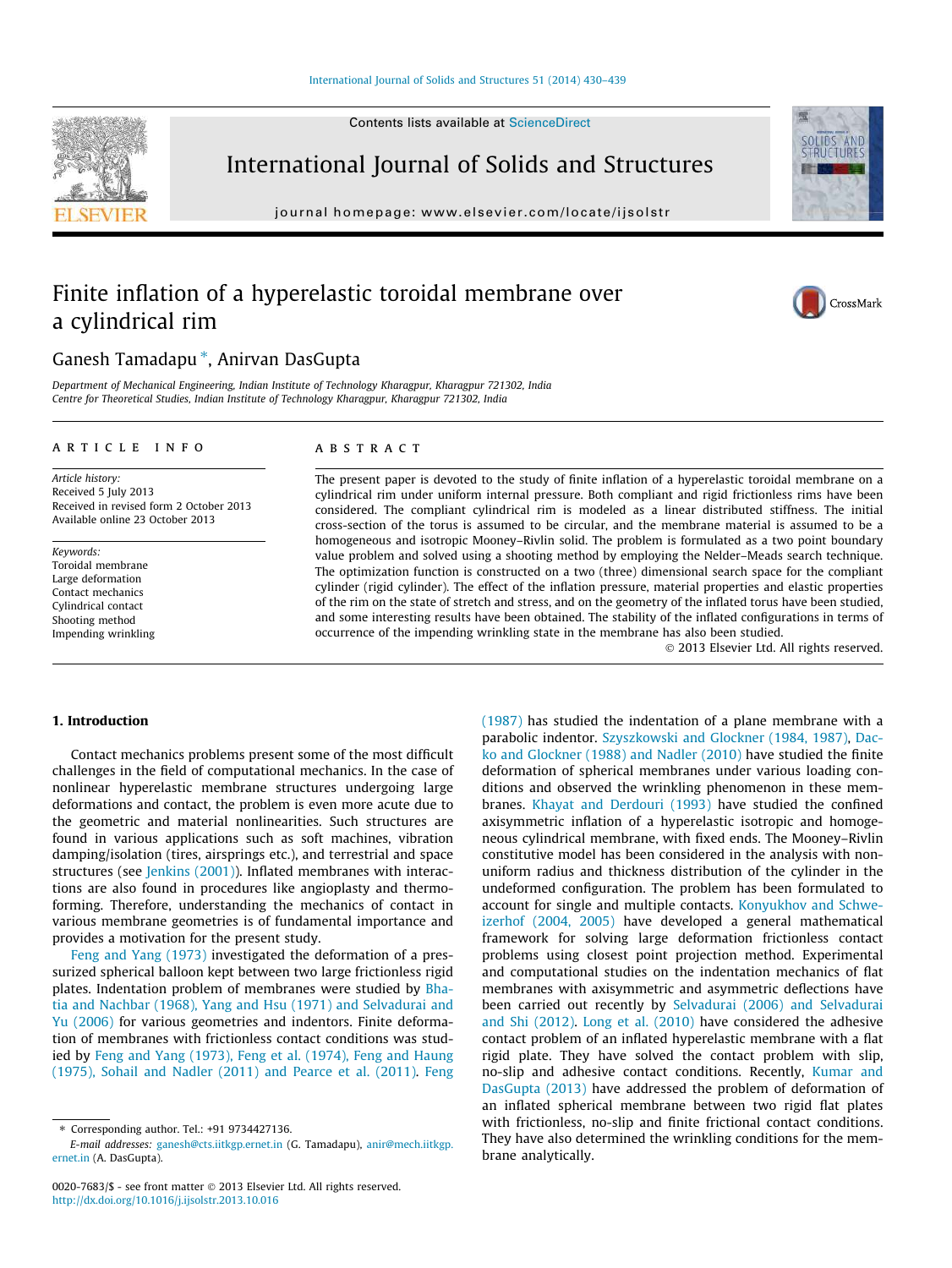The wrinkling instability of membranes under anisotropic stretching has been addressed previously in different contexts by a number of authors (see, e.g., Steigmann (1990), Haseganu and Steigmann (1994), Li and Steigmann (1995) and Roxburgh (1995)). The issue of wrinkling instability in contact problems has been considered in the work of Nadler (2010). In the case of toroidal membranes, depending on the geometry parameter, even unconstrained inflation can lead to wrinkling, as observed by Tamadapu and DasGupta (2013). The occurrence of the wrinkled state in a membrane may lead to a loss of stiffness/integrity of the membrane structure. Hence, detection of the impending wrinkling state during inflation/deformation is an important part of the study in membrane contact problems.

In most of the existing literature, contact problems have been studied for flat circular, spherical and cylindrical shaped membranes. While the inflation of toroidal membranes has been studied to some extent (see, e.g., Kydoniefs and Spencer (1965), Hill (1980) and Tamadapu and DasGupta (2013)), the contact problem has not been explored. The complexity of the inflation-with-contact problem stems from the material and geometric nonlinearities associated with the inflation problem, and the varying curvature of the toroidal geometry. On the other hand, the toroidal geometry has application in inflatable tire tubes, antenna structures and arches. In some of these applications, interaction at the internal/ external equator is expected. We intended to address the contact problem during inflation of a toroidal membrane over a frictionless cylindrical rim. Recently Tamadapu and DasGupta (2013) have presented the finite inflation analysis of toroidal membrane. They have reported that for high values of  $C_2/C_1$  (where  $C_1$  and  $C_2$  are the Mooney–Rivlin material constants) the inner equator of the torus shrinks. Hence, toroidal membranes of such materials, when inflated, will form contact in the presence of an inner rim.

In this paper, we start with a general variational formulation of axisymmetric inflation of a toroidal membrane over a compliant and rigid inner cylindrical rim at the inner equator. The compliant cylinder is modeled as a linear distributed stiffness. The membrane–cylinder contact is assumed to be frictionless. The plane containing the inner and the outer equators of the torus is assumed to be a plane of symmetry. A general axisymmetric displacement field has been considered in the laboratory frame and the strain energy is considered in the Mooney–Rivlin form. For the case of contact with a compliant cylinder, the total potential energy comprising the strain energy, pressure work and the cylinder–membrane interaction energy is minimized to obtain the equilibrium equations. In the case of a rigid cylindrical contact, the equations of equilibrium are obtained separately for the contact and the non-contact regions. The equilibrium equations are solved using a shooting method with two (for compliant cylinder) and three (for rigid cylinder) dimensional search space. We have also studied the effect of the various parameters on the state of stretch and stress, and on the geometry of the inflated membrane. The occurrence of impending wrinkling state has been visualized on the principal stretch parameter plane. Some interesting observations have been highlighted.

The paper is organized as follows. In Section 2, we discuss the geometry of deformation of the toroidal membrane over various contacting surfaces. The variational formulation of the inflation problem has been presented in Section 3. The solution procedure is discussed in Section 4, and the numerical results are presented in Section 5. The paper is concluded with Section 6.

# 2. Kinematics of deformation

Consider a homogeneous, isotropic, hyperelastic toroidal membrane of circular cross-section with undeformed ring radius R, sectional radius  $r$  and thickness  $h$ . A circular cylinder of undeformed radius equal to the inner equator radius of the torus is surrounded by the toroidal membrane as shown Fig. 1. The contact between the torus and the cylinder is assumed to be frictionless. We assume that the thickness of the membrane is small compared to the characteristic dimensions of the torus. Let  $\theta$  (meridional) and  $\phi$  (circumferential) be the convected coordinates on the surface of the torus as shown in the figure. Let  $\xi$  be the coordinate along the local normal with  $\xi = 0$  representing the mid-surface of the torus. The infinitesimal distance ds between two neighboring points on the torus can be represented as

$$
ds^2 = r^2 d\theta^2 + (R + r \cos \theta)^2 d\phi^2 + d\xi^2.
$$

Therefore, the components of the undeformed metric tensor are given by

$$
[g_{ij}]=\begin{pmatrix}r^2&0&0\\0&(R+r\cos\theta)^2&0\\0&0&1\end{pmatrix},\quad [g^{ij}]=\begin{bmatrix}g_{ij}\end{bmatrix}^{-1}.
$$

We assume that  $Y^3$  and  $Y^1 - Y^2$  remain, respectively, the axis and the plane of symmetry, and the cylinder is constrained during the inflation of the membrane. Let the material point  $\beta$  (deflected from  $B_0$ ) on the mid-surface of the membrane be represented by  $(\rho, \eta)$  in the laboratory frame, and  $B<sub>c</sub>$  be the material point at the junction of the non-contacting and the contacting region of the membrane as shown in Fig. 1. Let  $\Gamma$  be the angular location (measured as shown in Fig. 1) of a material point in the undeformed state of the membrane that moves to  $B_c$  in the inflated configuration. The position vector of a point on the deformed torus is given by

$$
p^i = y^i + \xi \lambda_3 n^i. \tag{1}
$$

Here,

$$
y^{1} = \rho(\theta) \cos \phi, \quad y^{2} = \rho(\theta) \sin \phi, \quad y^{3} = \eta(\theta)
$$
 (2)

and  $n^{i}$  is the unit outward normal vector to the deformed membrane surface given by

$$
n^{i} = \frac{1}{2} \delta^{il} \varepsilon^{\alpha \beta} \varepsilon_{ijk} y^{j}_{,\alpha} y^{k}_{,\beta}, \text{ (summation convention)}
$$
 (3)

where  $\varepsilon^{\alpha\beta} = e^{\alpha\beta}/\sqrt{G}$  and  $\varepsilon_{ijk} = e_{ijk}$  are, respectively, the completely antisymmetric contravariant (two dimensional) and covariant (three dimensional) Levi-Civita tensors. Here,

$$
y_{,\alpha}^i = \frac{\partial y^i}{\partial x^\alpha}, \quad (x^1, x^2) = (\theta, \phi) \tag{4}
$$

are the two orthogonal vectors on the tangent plane of the deformed membrane surface. The corresponding components of the deformed metric tensor are then given by

$$
[G_{ij}] = \begin{pmatrix} \rho'^2 + \eta'^2 & 0 & 0 \\ 0 & \rho^2 & 0 \\ 0 & 0 & \lambda_3^2 \end{pmatrix},
$$
 (5)

where  $(\cdot)' = d(\cdot)/d\theta$ . The in-plane principal stretches of the membrane are given by

$$
\lambda_1 = \frac{\sqrt{\rho'^2 + \eta'^2}}{r},\tag{6}
$$

$$
\lambda_2 = \frac{\rho}{R + r \cos \theta}.\tag{7}
$$

The third principal stretch in the thickness direction is given by

$$
\lambda_3 = H/h,\tag{8}
$$

where *H* is the deformed thickness.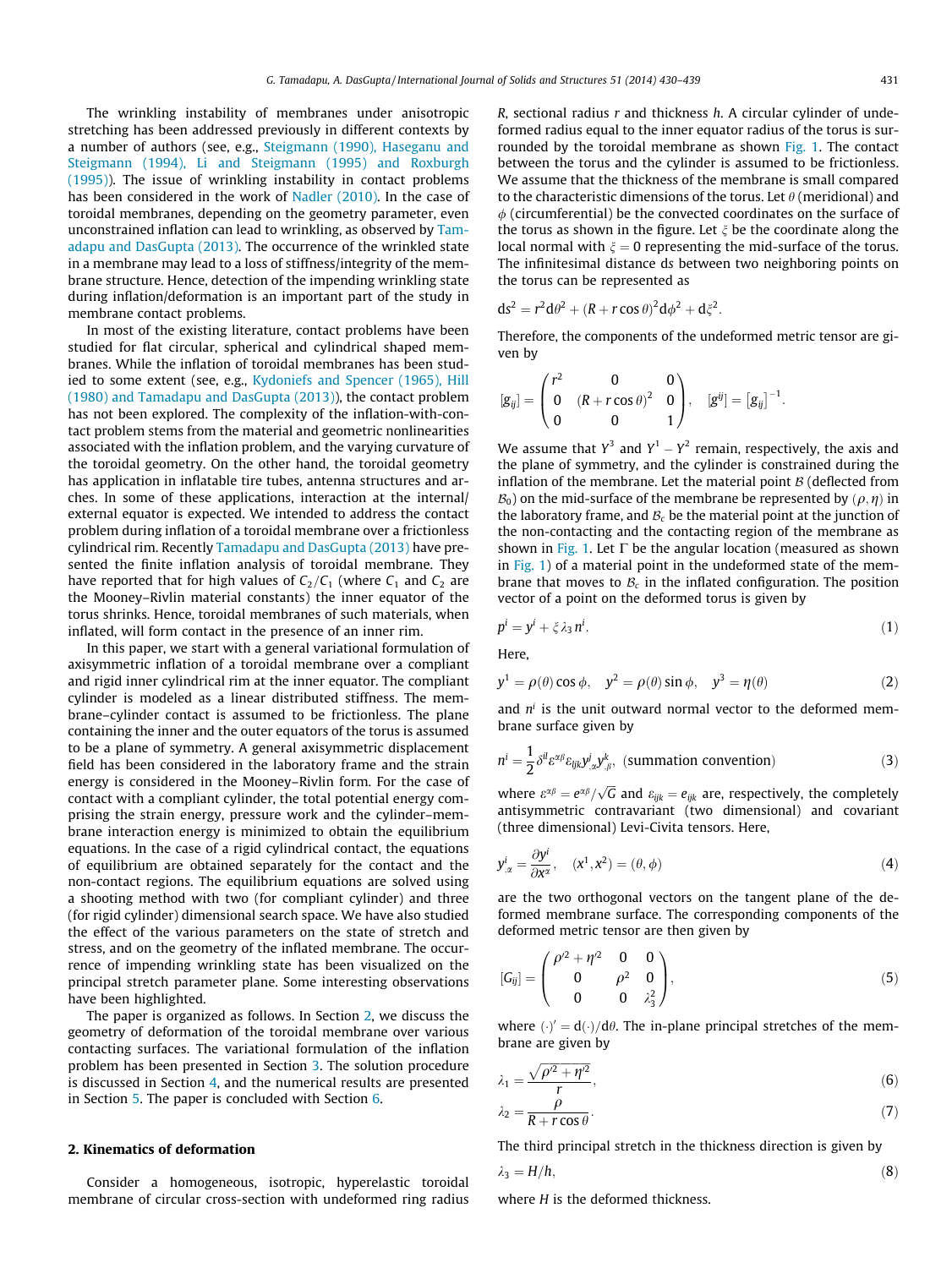

Fig. 1. A toroidal membrane in undeformed and deformed configurations over a compliant circular cylinder (modeled as a linear distributed stiffness).

#### 3. Variational formulation

## 3.1. Material strain energy

For an isotropic incompressible and hyperelastic material, the Mooney–Rivlin strain energy density function (per unit undeformed volume) may be expressed as

$$
\dot{V} = C_1(I_1 - 3) + C_2(I_2 - 3) \tag{9}
$$

where  $C_1$  and  $C_2$  are the usual material parameters, and  $I_1 = [g^{ij}] [G_{ij}]$ and  $I_2 = [g_{ij}][G^{ij}]$  are the strain invariants of the right Cauchy–Green deformation tensor  $[g^{ik}][G_{kj}]$ . Incompressibility of the membrane material implies  $\lambda_3^2 = g/G$ , where g and G are the surface metric determinants in the undeformed and deformed configurations.

# 3.2. Pressure work

 $\overline{a}$ 

The work done by the inflating gas with (gage) pressure  $P$  is given as

$$
W = \int_0^{2\pi} \int_0^{2\pi} \frac{1}{2} P \rho^2 \eta' d\theta d\phi.
$$
 (10)

# 3.3. Compliant cylinder–membrane interaction energy

The work done by the compliant cylinder on the torus during inflation is given by

$$
W_k = -\int_0^{2\pi} \int_0^{2\pi} \frac{1}{2} k \mathcal{H}(R - r - \rho) (\rho - R + r)^2 \sqrt{G} d\theta d\phi
$$
 (11)

where k is the distributed stiffness of the cylinder and  $\mathcal{H}(\cdot)$  is the Heaviside step function.

# 3.4. Equilibrium equations

The equations of equilibrium and boundary conditions of a toroidal membrane inflating over a compliant and a rigid cylinder are now presented below.

# 3.4.1. Constrained inflation over a compliant cylinder

In this case, from axisymmetry, the total potential energy for the system can be expressed as

$$
\Pi = 2\pi h \int_0^{2\pi} \left( -\hat{V} - \frac{1}{2h} k J \mathcal{H} (R - r - \rho) (\rho - R + r)^2 + \frac{1}{2h\sqrt{g}} P \rho^2 \eta' \right) \sqrt{g} d\theta
$$
\n(12)

where  $J = \sqrt{G/g}$ . By the principle of minimum potential energy, the equations of equilibrium are obtained as follows

$$
\frac{d}{d\theta} \left( \frac{\rho'}{r} \left( 1 + C_2 \lambda_2^2 \right) \left( 1 - \frac{1}{\lambda_1^4 \lambda_2^2} \right) \left( 1 + r \cos \theta \right) \right) \n- r \lambda_2 \left( 1 + C_2 \lambda_1^2 \right) \left( 1 - \frac{1}{\lambda_1^2 \lambda_2^4} \right) + \frac{1}{2} P \rho \eta' \n- \frac{1}{2} k \mathcal{H} \left( 1 - r - \rho \right) \left( \frac{\rho' \eta'}{\sqrt{\rho^2 + \eta'^2}} \left( \rho - 1 + r \right) \left( 3\rho - 1 + r \right) \right. \n+ \frac{(\rho - 1 + r)^2 \rho \rho' \eta'^2}{(\rho'^2 + \eta'^2)^{3/2}} \frac{d}{d\theta} \left( \frac{\rho'}{\eta'} \right) \right) = 0,
$$
\n(13)

$$
\frac{\eta'}{r} \left(1 + C_2 \lambda_2^2\right) \left(1 - \frac{1}{\lambda_1^4 \lambda_2^2}\right) \left(1 + r \cos \theta\right) \n- \frac{1}{4} P \rho^2 + \frac{1}{2} k \mathcal{H} \left(1 - r - \rho\right) \left(\rho - 1 + r\right) \frac{\rho \eta'}{\sqrt{\rho^2 + \eta'^2}} = L,
$$
\n(14)

where L is the integration constant. The boundary conditions for the membrane can be written as follows

$$
\rho'(0) = \rho'(\pi) = 0 \quad \eta(0) = \eta(\pi) = 0. \tag{15}
$$

The condition at the contact junction can be obtained from the term in the variational equation as given by

$$
\int_0^{2\pi} k J \delta(R - r - \rho) (\rho - R + r)^2 \delta \rho \sqrt{g} d\theta = 0
$$
 (16)

where  $\delta(\cdot)$  represents the Dirac delta function. Using the properties of the Dirac delta function in  $(16)$  gives the condition at the contact junction as

$$
\rho(\pi-\Gamma)=R-r.
$$

# 3.4.2. Constrained inflation over a rigid cylinder The total potential energy of the system in this case is given by

$$
\Pi = 2\pi h \int_0^{2\pi} \left( -\hat{V} + \frac{1}{2h\sqrt{g}} P \rho^2 \eta' \right) \sqrt{g} d\theta
$$
  
=  $2\pi h \left( \int_0^{\pi-\Gamma} \left( -\hat{V} + \frac{1}{2h\sqrt{g}} P \rho^2 \eta' \right) \sqrt{g} d\theta + \int_{\pi-\Gamma}^{\pi} \left( -\hat{V} \Big|_{\rho=(R-r)}^{\rho=(R-r)} + \frac{1}{2h\sqrt{g}} P(R-r)^2 \bar{\eta}' \right) \sqrt{g} d\theta \right)$  (17)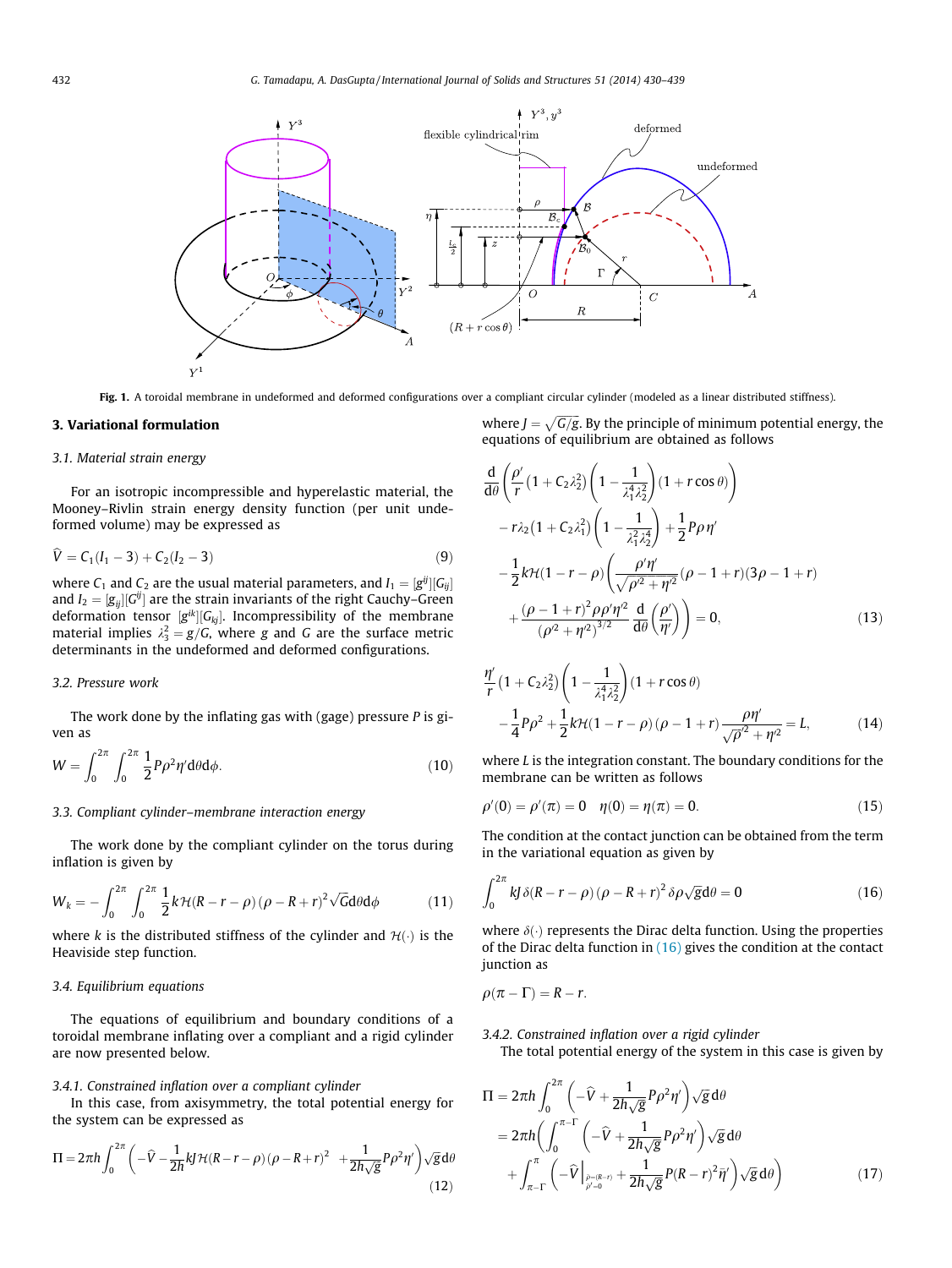where  $\left( \cdot\right)$  corresponds to the field variables in the contact region. By the principle of minimum potential energy, the equations of equilibrium, boundary conditions and junction conditions for the membrane are obtained separately for the non-contact and the contact regions and are given below.

Non-contacting region: The equations of equilibrium in the non-contact region ( $0 \le \theta \le \pi - \Gamma$ ) are given by

$$
\frac{d}{d\theta} \left( \frac{\rho'}{r} \left( 1 + C_2 \lambda_2^2 \right) \left( 1 - \frac{1}{\lambda_1^4 \lambda_2^2} \right) \left( 1 + r \cos \theta \right) \right) \n- r \lambda_2 \left( 1 + C_2 \lambda_1^2 \right) \left( 1 - \frac{1}{\lambda_1^2 \lambda_2^4} \right) + \frac{1}{2} P \rho \eta' = 0,
$$
\n(18)

$$
\frac{\eta'}{r} \left(1 + C_2 \lambda_2^2\right) \left(1 - \frac{1}{\lambda_1^4 \lambda_2^2}\right) \left(1 + r \cos \theta\right) - \frac{1}{4} P \rho^2 = I,\tag{19}
$$

where *I* is the integration constant. The boundary conditions of the membrane in the non-contact region may be written as

$$
\rho'(0) = \rho'(\pi - \Gamma) = 0, \quad \eta(0) = 0, \quad \rho(\pi - \Gamma) = 1 - r. \tag{20}
$$

**Contacting region:** The equation of equilibrium in the contact region is given by

$$
\frac{\bar{\eta}'}{r} \left( 1 + C_2 \frac{(1-r)^2}{(1+r\cos\theta)^2} \right) \times \left( 1 - \frac{r^4(1+r\cos\theta)^2}{\bar{\eta}'^4(1-r)^2} \right) (1+r\cos\theta) - \frac{1}{4} P(1-r)^2 = I. \tag{21}
$$

The boundary condition for the membrane in the contact region is  $\bar{\eta}(\pi) = 0$ . The junction condition at the contact point can be written as

$$
\bar{\lambda}_1|_{\theta=\pi-\Gamma}=\lambda_1|_{\theta=\pi-\Gamma}.
$$

For the Mooney–Rivlin strain energy density function, the non-dimensional Cauchy stress resultants  $T_1$  (meridional) and  $T_2$ (circumferential) are given by

$$
T_1 = \lambda_3 \lambda_1 \frac{\partial \widehat{V}}{\partial \lambda_1} = 2 \left( \frac{\lambda_1}{\lambda_2} - \frac{1}{\lambda_1^3 \lambda_2^3} \right) \left( 1 + C_2 \lambda_2^2 \right) \tag{22}
$$

$$
T_2 = \lambda_3 \lambda_2 \frac{\partial \widehat{V}}{\partial \lambda_2} = 2 \left( \frac{\lambda_2}{\lambda_1} - \frac{1}{\lambda_1^3 \lambda_2^3} \right) (1 + C_2 \lambda_1^2). \tag{23}
$$

In the rest of the paper, we use the non-dimensional quantities

$$
(r, \rho, \eta) \to \frac{(r, \rho, \eta)}{R}, \quad C_2 \to \frac{C_2}{C_1}, \quad P \to \frac{PR}{C_1h}, \quad (T_1, T_2) \to \frac{(T_1, T_2)}{C_1h},
$$

$$
k \to \frac{kR^2}{C_1h}
$$

and the scaling  $C_1 = 1$ ,  $h = 1$  and  $R = 1$ . Thus, we finally have four non-dimensional parameters in the problem namely, the geometric parameter r, the material parameter  $C_2$ , the stiffness parameter k (for the compliant cylinder only), and the inflation pressure P.

### 4. Solution procedure

#### 4.1. Compliant cylinder in contact

The two point boundary value problem of the membrane  $(13)$ – $(15)$  is converted to an initial value problem with two unknown initial conditions  $\rho(0)$  and  $\eta'(0)$  at a given pressure P. The additional constraints on the initial value problem are the other two boundary conditions  $\rho(\pi) = 0$  and  $\eta(\pi) = 0$ . Here,  $\rho(0)$ is the net horizontal displacement of a point on the outer equator of the membrane, which can be taken to be greater than  $(1 + r)$  and must be a single valued function of pressure. Therefore, assuming the inflation pressure as an unknown parameter for an assumed value of  $\rho(0)$ , an optimization function is constructed for the shooting method with the optimization parameters P and  $\eta'(0)$  as

$$
S_c(\eta'(0), P) = \left[\rho'(\pi; \eta'(0), P)^2 + \eta(\pi; \eta'(0), P)^2\right]^{1/2}.
$$
 (24)

We start with a small value of  $\rho(0)$ ( $>$  (1 + r)) and with an initial guess pair  $(\eta_i'(0), P_i)$ . The shooting process is implemented to obtain an accurate final pair  $(\eta_f'(0), P_f)$  through Nelder–Meads search technique such that  $S_c(\eta_f'(0), P_f) < e_{max}$ , where  $e_{max}$  is an arbitrarily small positive constant. The value of  $\rho(0)$  is increased further in small steps and the shooting process is repeated with the solution of the previous iteration as the initial guess. The above process is continued until initial conditions  $\rho(0)$  and  $\eta'(0)$  are obtained for different values of the inflation pressure. For improving the computational efficiency, at the start of each iteration for an incremental increase in the displacement of the outer equator, a new initial guess pair is obtained using a cubic extrapolation in the two dimensional space of the pair. Later, these initial conditions are used to find the principal stretches and the equilibrium configurations of the membrane for different inflation pressures.

## 4.2. Rigid cylinder in contact

In the contact region, the two point boundary value problem of the membrane (18)–(20) is converted to an initial value problem with three unknowns  $\rho(0), \eta'(0)$  and P at an assumed contact angle  $\Gamma$ . The additional constraints on the initial value problem are the other two boundary conditions  $\rho(\pi - \Gamma) = 1 - r, \rho'(\pi - \Gamma) = 0$ and the contact condition  $\bar{\lambda}_1|_{\theta=\pi-\Gamma} = \lambda_1|_{\theta=\pi-\Gamma}$ . An optimization function is constructed for the shooting method with the optimization parameters  $\rho(0)$ ,  $\eta'(0)$  and P as

$$
S_r(\mathbf{X}) = \left[ \{ \rho(\pi - \Gamma; \mathbf{X}) - 1 + r \}^2 + \{ \rho'(\pi - \Gamma; \mathbf{X}) \}^2 + \{ \lambda_1(\pi - \Gamma; \mathbf{X}) - \bar{\lambda}_1(\pi - \Gamma; \mathbf{X}) \}^2 \right]^{1/2}
$$
(25)

where **X** is the parameter vector given by **X** =  $(\rho(0), \eta'(0), P)^T$ . We perform the following steps to solve the contact problem. We start with a small value of  $\Gamma$  with the initial guess triplet  $X_i$ . Using the guess triplet, the value of the constant *I* is calculated from  $(19)$ , and used to solve (21) to obtain the value of  $\bar{\lambda}_1(\pi - \Gamma; \mathbf{X})$ . Then, (18) and (19) are solved to find the value of the optimization function  $S_r(\mathbf{X})$ . The shooting process is implemented to obtain an accurate final vector  $X_f$  through Nelder–Meads search technique such that  $S_r(\mathbf{X}_f) < e_{max}$ . The value of  $\Gamma$  is increased further in small steps and the shooting process is repeated with the previous iteration triplet solution as the initial guess. The above process is continued until the solution vector  $X$  is obtained for different values of the contact angle. For improving the computational efficiency, at the start of each iteration for an incremental increase in the contact angle, a new initial guess triplet is obtained using a cubic extrapolation in the three dimensional space of triplets. The solution triplets obtained finally are used to calculate the principal stretches, Cauchy stress resultants and the equilibrium configurations of the membrane at the different contact angles considered.

# 5. Numerical results and discussions

We first present and discuss the variation of the principal stretches with pressurization of a toroidal membrane over a frictionless compliant and rigid cylindrical surfaces placed at the inner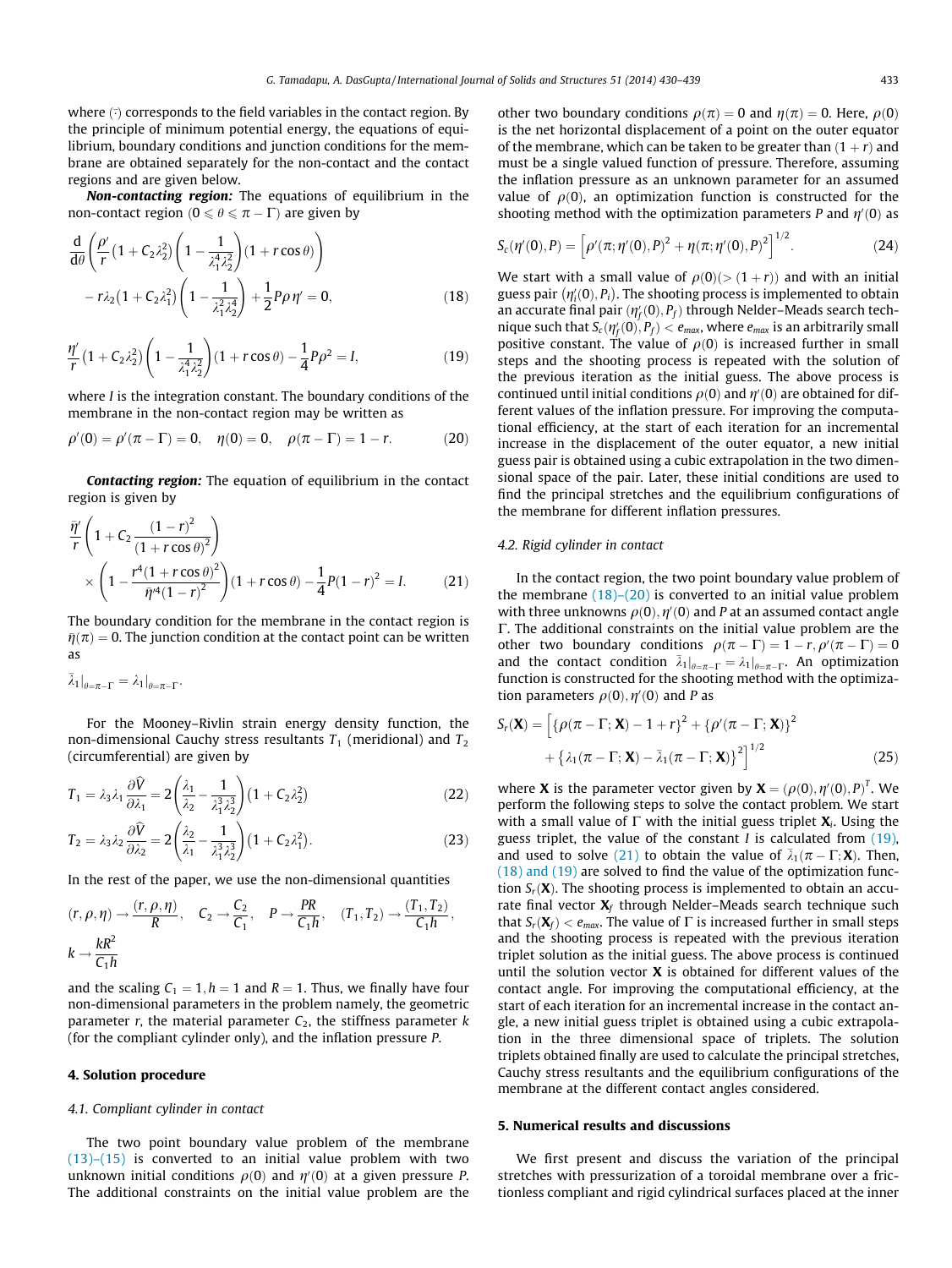

**Fig. 2.** Variation of the inflation pressure with meridional ( $\lambda_1$ ) and circumferential ( $\lambda_2$ ) stretches for the inflation of toroidal membrane over a compliant cylinder ((a), (b), (d) and rigid cylinder ((c) and (f)



Fig. 3. The variation of the principal stretches and the Cauchy stress resultants of a toroidal membrane inflating over a compliant ((a) and (b)) and rigid ((c) and (d)) cylinder at a particular inflation pressure. The dot-dashed line indicates the contact junction in the undeformed configuration.

equator of the torus. For the finite inflation of a toroidal membrane, the movement of the inner equator towards the center of the torus during inflation can be attained for values of  $C_2 > 0.214$ 

(Tamadapu and DasGupta, 2013). Therefore, to maintain the contact between the cylinder and the torus during inflation, high values of  $C_2$  are considered in the analysis. The crossing of the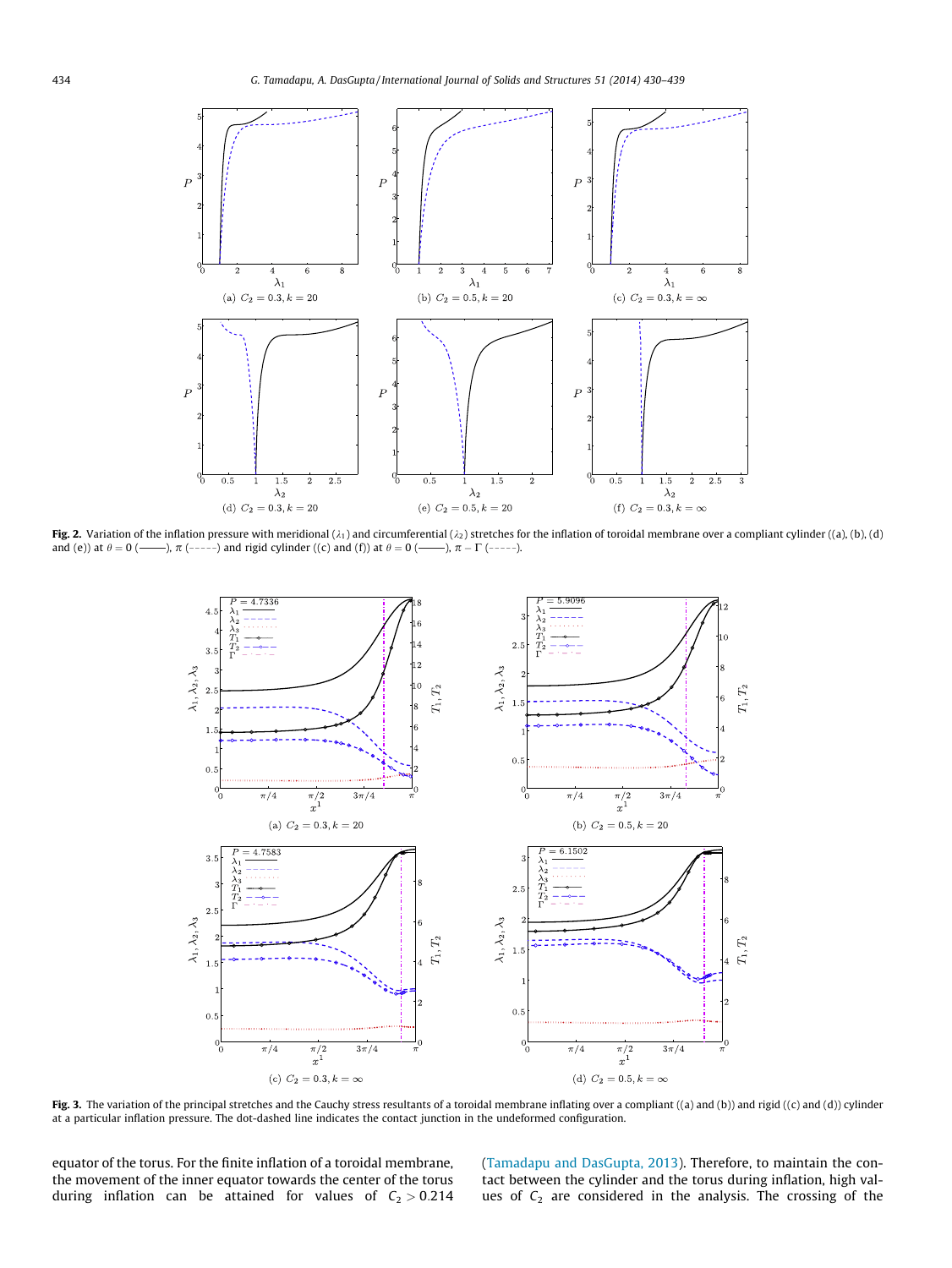principal stretch solutions with zero Biot stress boundaries are discussed later for the identification of impending wrinkling condition in the membrane with the inflation pressure. The Cauchy stress resultants, contact length and normal stress acting on the compliant cylinder are calculated and discussed. In all our numerical computations, we have taken  $r = 0.5$  (unless specified otherwise) and  $e_{max} = 10^{-10}$ .

# 5.1. Deformation of the membrane over a cylindrical rim with frictionless contact

The variation of the inflation pressure with the principal stretches of the toroidal membrane are shown in Fig. 2. For the case of a compliant cylindrical rim with  $k = 20$ , the variation of the inflation pressure with principal stretches for  $C_2 = 0.3, 0.5$  are shown in Fig. 2(a), (b), (d) and (e) at  $\theta = 0, \pi$ . For the case of a rigid cylindrical rim, the variation of the inflation pressure with principal stretches for  $C_2 = 0.3$  is shown in Fig. 2(c) and (f) at  $\theta = 0, \pi - \Gamma$ .

From Fig.  $2(a)$  and (c), it is interesting to observe that increase in the stiffness of the cylinder from  $k = 20$  to  $k = \infty$  (rigid cylinder) has no affect on the critical/inflexion point pressure and the meridional stretch of the membrane. Further, comparing the results of Tamadapu and DasGupta (2013); (figure not reproduced here) with the results in Fig. 2, it is interesting to note that the inflexion point pressure does not change in the presence of the interaction with the rim. Thus, it is dependent on the material parameters and geometry. However, the circumferential stretch (in Fig. 2(d) and (f)) shows a marked variation due to the increasing strength of obstruction (due to the rim) with increasing stiffness of the rim. Due to the obstruction in material flow towards the center of the torus, maximum (minimum) meridional (circumferential) stretch is expected at the contact junction.

The variation of the principal stretches and the Cauchy stress resultants along the meridian of the toroidal membrane inflating on compliant and rigid cylindrical rims are shown in Fig. 3 for particular values of the inflation pressure. It is observed that the principal stretches and Cauchy stress resultants are all continuous with continuous gradients. This is because of the fact that the contact is frictionless. In case of frictional/adhesive contact, gradient discontinuities will arise (as observed by Kumar and DasGupta (2013) in a different context). In all the cases, we note that the maximum value of the meridional stretch  $(\lambda_1)$  (as well as the Cauchy stress  $T_1$ ) occurs always at the inner equator of the toroidal membrane. However, as seen in Fig.  $3(c)$  and (d) for the rigid cylinder, the circumferential stretch  $(\lambda_2)$  is less than unity in the contacting region, and surprisingly the minimum, close to the contact junction (in the non-contacting region at an angle  $\Lambda$  ( $>$   $\Gamma$ ) measured in the clockwise direction from the inner equator). The circumferential Cauchy stress resultant also exhibits a similar trend. This is contrary to that in the case of the compliant cylinder (see Fig.  $3(a)$  and (b)) for which the minimum Cauchy stress is observed at the inner equator. This feature has an important consequence in terms of wrinkling instability, as discussed in the following.

## 5.2. Impending wrinkling condition

To identify the point of impending wrinkling condition in the equilibrium solutions, following the analysis of Tamadapu and DasGupta (2013), the domain of the solutions is plotted on the



**Fig. 4.** Principal stretch values (shaded region) for all possible inflation pressure values on the  $\lambda_1 - \lambda_2$  plane with the zero principal Biot stress boundaries  $\lambda_2 = \lambda_1^{-1/2}$  and  $\lambda_1 = \lambda_2^{-1/2}$  for the toroidal membrane inflation over a compliant ((a) and (b) with boundaries at  $x^1 = 0, \pi$ ) and rigid ((c) and (d) with boundaries  $x^1 = 0, \pi - \Lambda$ ) cylinder.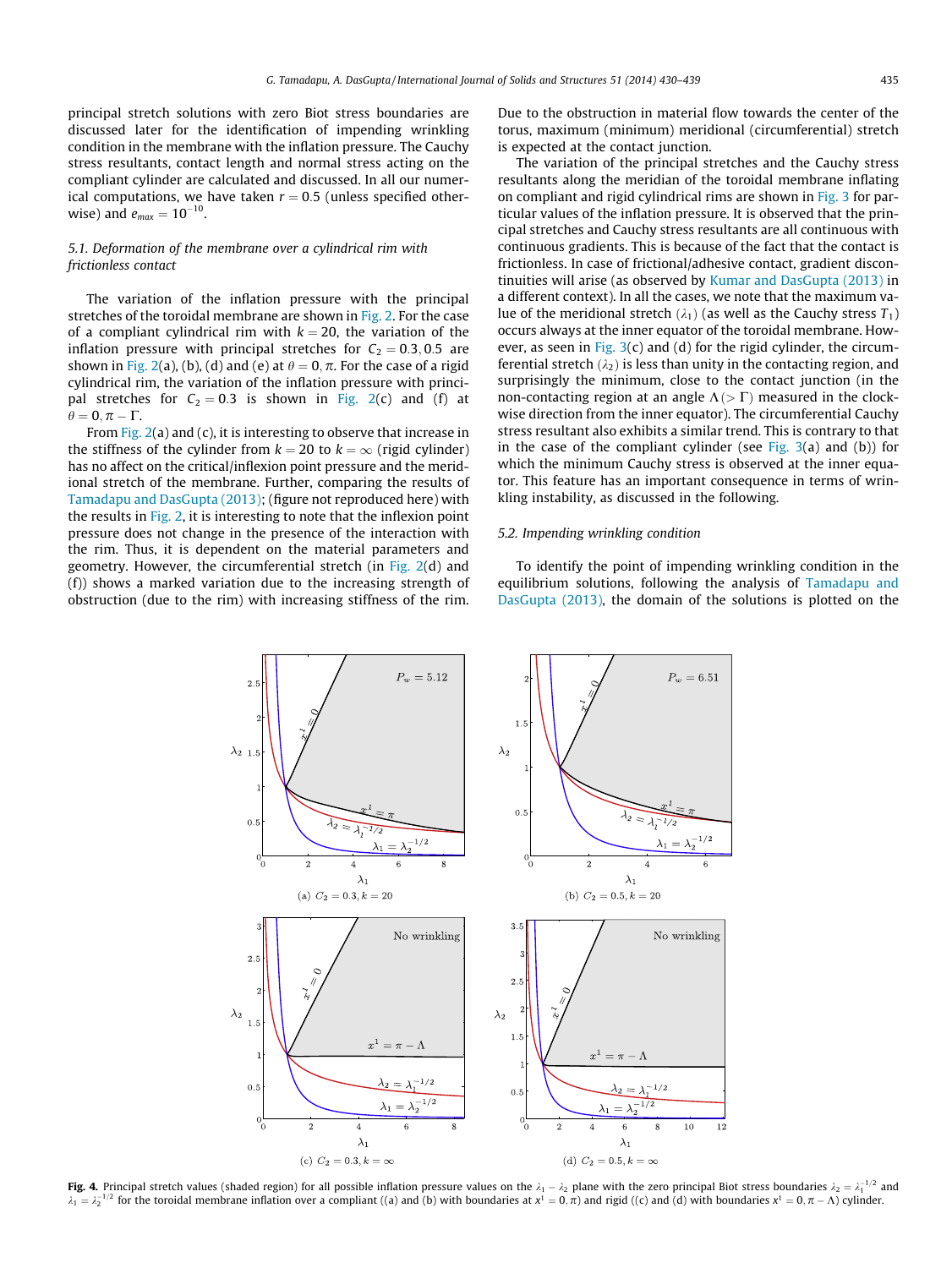

**Fig. 5.** Variation of the Cauchy stress resultants with the inflation pressure of a toroidal membrane inflating over a compliant cylinder (for (a), (b), (d) and (e) at  $\theta = 0$  (------)).<br> $\pi$  (-----)) and rigid cylinder



Fig. 6. Deformed cross-sections of a torus with  $r = 0.5$  (dashed configuration) inflating over a compliant cylinder ((a), (b)) and a rigid cylinder ((c), (d)) for certain inflation pressures. The dotted lines represent the motion of the material points during inflation, and the dot-dashed line represents the boundary of the cylindrical rim in the undeformed configuration.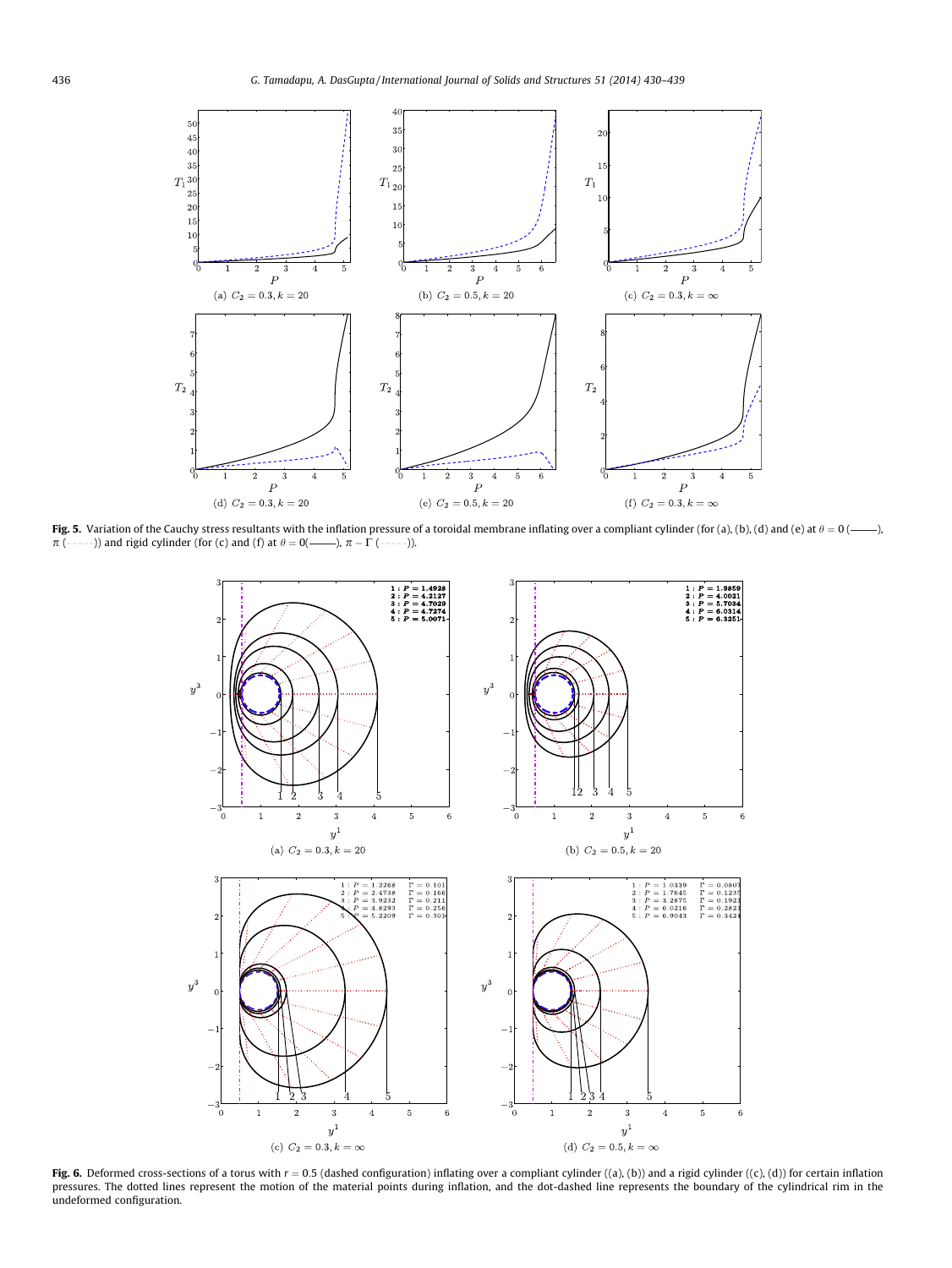

Fig. 7. Variation of the contact length with the inflation pressure for compliant  $((a)$  and  $(b))$  and rigid cylinder (c) cases.

principal stretch parameter plane along with the region of stability for the pressure range considered. The crossing of the solution domain boundary with the stability boundary indicates the impending wrinkling state in the membrane and puts a limit on the solution for no wrinkling. These results are presented in Fig. 4 for the inflation of the toroidal membrane (with material parameter values  $C_2 = 0.3, 0.5$ ) over a compliant ( $k = 20$ ) and rigid cylindrical rims. The corresponding value of the pressure at which impending wrinkling condition occurs is also indicated in the plots. The shaded region in these figures indicate the domain of the two principal stretches of the membrane for all possible values of the inflation pressure. The boundary of the shaded region indicates the minimum meridional and circumferential principal stretches at a given pressure obtained from  $d\lambda_i/dx^1 = 0$ , as indicated in the figures. It is found that the minimum circumferential principal stretch occurs at  $x^1 = \pi$  and  $x^1 = \pi - \Lambda$  for the compliant and rigid cylindrical rims, respectively. On the other hand, the minimum

meridional stretch occurs at  $x^1 = 0$  for all the cases. The stability boundaries (zero principal Biot stress boundaries  $\partial \hat{V}/\partial \lambda_i=0$ ) on the stretch plane are represented by the two curves  $\lambda_1 = \lambda_2^{-1/2}$ and  $\lambda_2 = \lambda_1^{-1/2}$  (see Klisch (2007) and Ogden (2003)). Tamadapu and DasGupta (2013) have observed the impending wrinkling phenomenon during free inflation of the toroidal membrane for higher values of  $C_2$  at  $r = 0.5$ . Here, for the case of the compliant cylindrical contact, as shown in Fig.  $4(a)$  and (b), the crossing of the solution boundary with the stability boundary is observed in the pressure range considered. Surprisingly, no impending wrinkling condition is observed for the case of the rigid cylindrical contact, as shown in Fig.  $4(c)$  and (d) even with large meridional stretch at the inner equator. It was observed in Tamadapu and Das-Gupta (2013) that wrinkling occurs due to the extension of the meridional fibers and contraction of the circumferential fibers. The reason for this was traced to the negative curvature around the inner equator. Hence, if the inner equator is restricted against



Fig. 8. The contact stress acting on the compliant cylinder in the contacting region at different inflation pressures of the toroidal membrane with material parameter values  $C_2 = 0.3, 0.5$  and stiffness values of the cylinder  $k = 20, 2500$ .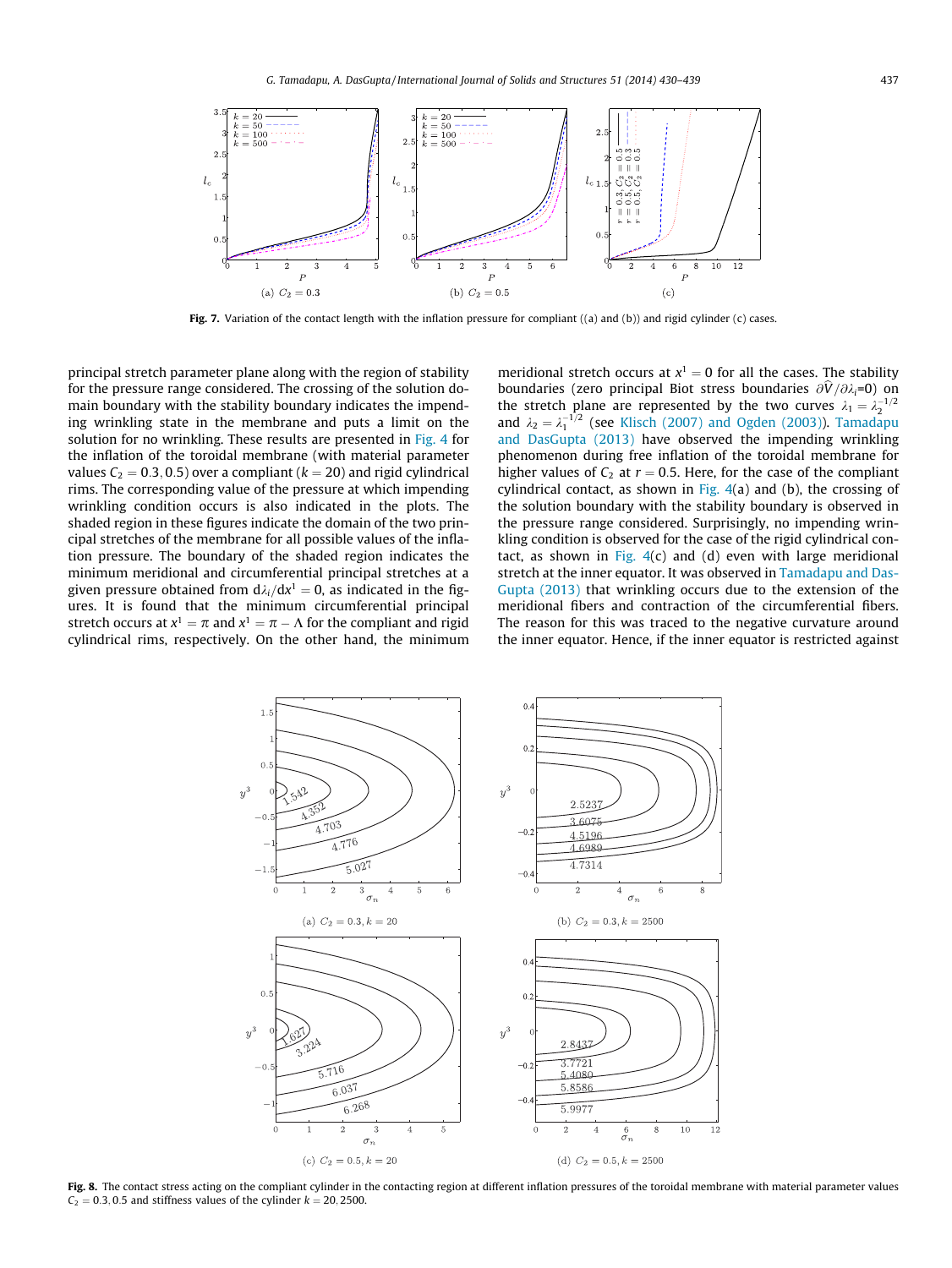contraction, the circumferential Cauchy stress is lower bounded (as observed in Fig. 3(c) and (d). This eliminates the possibility of occurrence of compressive stress in the membrane, and thus, wrinkling is prevented in the case of a rigid rim. It is interesting to note that, with the increase in the stiffness of the cylinder and the material parameter of the torus, the membrane can withstand higher inflation pressure before the impending wrinkling condition sets in.

### 5.3. Cauchy stress resultants

The variation of the Cauchy stress resultants with the inflation pressure are shown in Fig. 5 for both compliant ( $k = 20$ ) and rigid cylindrical contact conditions at  $x^1 = 0$ ,  $\pi$  and  $x^1 = 0$ ,  $\pi - \Gamma$ , respectively. It is observed from Fig.  $3(a)$  and (b) that the Cauchy stress resultant  $T_1$  ( $T_2$ ) along the meridian is maximum (minimum) at the inner equator for the case of a flexible cylindrical rim. For the case of the rigid cylindrical rim, the Cauchy stress resultant  $T_1$  $(T<sub>2</sub>)$  along the meridian is maximum (minimum) at the inner equator (near to the contact junction). From Fig.  $5(a)$ , (b), (d) and (e), it is noted that the toroidal membrane can withstand larger inflation pressures with smaller values of the stress resultants before which the circumferential stress resultant becomes zero (impending wrinkling condition). From Fig.  $5(a)$ , (b), (c) and (f), it is interesting to note that the value of the Cauchy stress resultant  $T_1$   $(T_2)$  decreases (increases) at the inner equator with the increase in the stiffness of the cylinder from  $k = 20$  to  $k \rightarrow \infty$ .

### 5.4. Variation of geometric shape

The change in the cross-sectional shape of the toroidal membrane during inflation is shown in Fig. 6 for compliant and rigid cylindrical surfaces. It may be noted that, in the case of the compliant cylindrical rim, the cylinder surface in the contacting region conforms with the deformed membrane shape. Further, while the slope of the membrane for both cases (compliant and rigid rims) is continuous at all points, the deformed compliant rim has a slope discontinuity at the contact line. This is to be expected for a compliant surface modeled as a distributed stiffness.

The inflated shapes of the toroidal membrane with  $r = 0.5$  over a compliant cylinder ( $k = 20$ ) are shown in Fig. 6(a) and (b) for the material parameter values  $C_2 = 0.3, 0.5$ . The inflated shapes of the toroidal membrane over a rigid cylinder are shown in Fig.  $6(c)$  and (d) for the material parameter values  $C_2 = 0.3$  and 0.5, respectively. In all these figures, the path followed by the material point during the inflation process is indicated along with the location of the cylinder in the undeformed configuration. For the case of inflation over the rigid cylinder, the corresponding contact junction angles are also indicated. As expected, with the increase in the stiffness of the cylinder for a given material parameter the movement of the inner equator towards the center of the torus reduces. On the other hand, for a given stiffness of the cylinder and inflation pressure, the cross-section of the toroidal membrane at the equilibrium configuration is larger for lower values of  $C_2$ . The paths followed by the material points during the inflation is almost linear except at lower pressures.

The variation in the contact length  $(l_c)$  of the toroidal membrane over the rim with variation in the inflation pressure for different material parameters is presented for a compliant cylinder in Fig. 7(a) and (b), and for a rigid cylinder in Fig. 7(c). It is observed that the contact length decreases with the increase in the material parameter of the toroidal membrane and stiffness of the cylindrical rim for a given value of the inflation pressure. This is due to the increase in stiffness of the membrane resulting in lower inflation and contact length.

#### 5.5. Contact stress on the cylinder

The variation of the normal contact stress  $\sigma_n = k(1 - r - \rho)$  acting on the compliant cylindrical rim in the contacting region is shown in Fig. 8 at certain inflation pressure values. With the increase in the stiffness of the cylinder for a given material parameter, the normal stress acting on the cylinder increases as expected. It is observed that the stress distribution tends to be uniform at higher pressure with increasing stiffness of the rim.

# 6. Conclusions

The finite inflation of a hyperelastic homogeneous and isotropic toroidal membrane interacting with an inner cylindrical rim with frictionless contact conditions is considered in this paper. Both, compliant and rigid rims are considered in the analysis. The Mooney–Rivlin material model with large values of the material strain-hardening parameter is considered since it ensures the maintenance of the contact between the cylinder and the membrane upon inflation. The equilibrium equations obtained using the principle of minimum potential energy are solved numerically as a two-point boundary value problem by shooting method. We have studied the effect of the geometric and material parameters of the torus, and the stiffness of the cylindrical rim on the equilibrium deformation mechanics of the membrane. The solutions obtained are verified on the principal stretch parameter plane for the impending wrinkling condition. The main results are summarized as follows.

- The effects of the rim stiffness and contact conditions (free inflation/contact inflation) on the inflexion point pressure of the membrane are negligible. Therefore, it can be concluded that the inflexion point pressure is an intrinsic property of the structure which can only depend on the material and geometric parameters of the membrane.
- For the case of a membrane inflating over a rigid cylinder, the circumferential stretch is observed to be lower bounded, and attains a minimum value close to the contact junction.
- The meridional stretch at the inner equator for which the impending wrinkling condition occurs increases with the increase in the stiffness of the cylinder. For the case of a membrane inflating over a rigid cylinder, no impending wrinkling condition is observed.
- It is observed that with the increase in the material strain hardening parameter, the membrane can withstand higher inflation pressure at smaller meridional stretch value before the wrinkling instability sets in.
- The contact stress between the membrane and the cylindrical rim tends to be uniform with increasing pressure and stiffness of the rim.

The approach presented in this paper may be extended to study the inflation of toroidal membranes over rims of different geometries. Optimization of the rim geometry for a desirable contact stress distribution over the rim is a problem of practical interest. The study of inflation of a toroidal membrane over a surface with frictional contact will be a challenging problem.

The present study is restricted to the Mooney–Rivlin material model which has a certain range of validity depending on the stretch. However, it has been observed (see Beatty (1987)) that the Mooney–Rivlin model provides a satisfactory qualitative description of balloon inflation experiments. On the other hand, more sophisticated phenomenological and mechanistic models (such as Ogden, Arruda–Boyce and Gent etc.) have been proposed